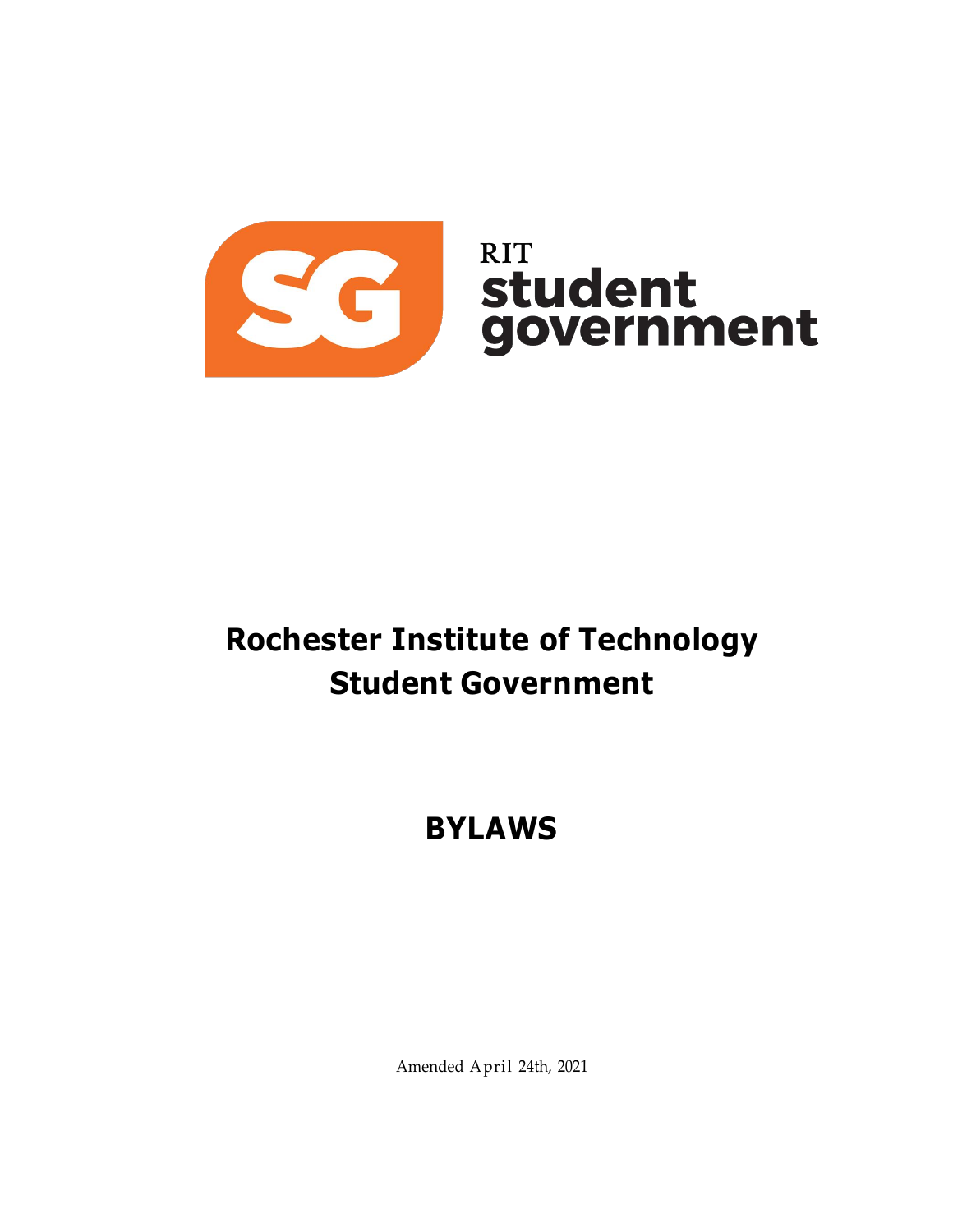# <span id="page-1-0"></span>**Table of Contents**

# Contents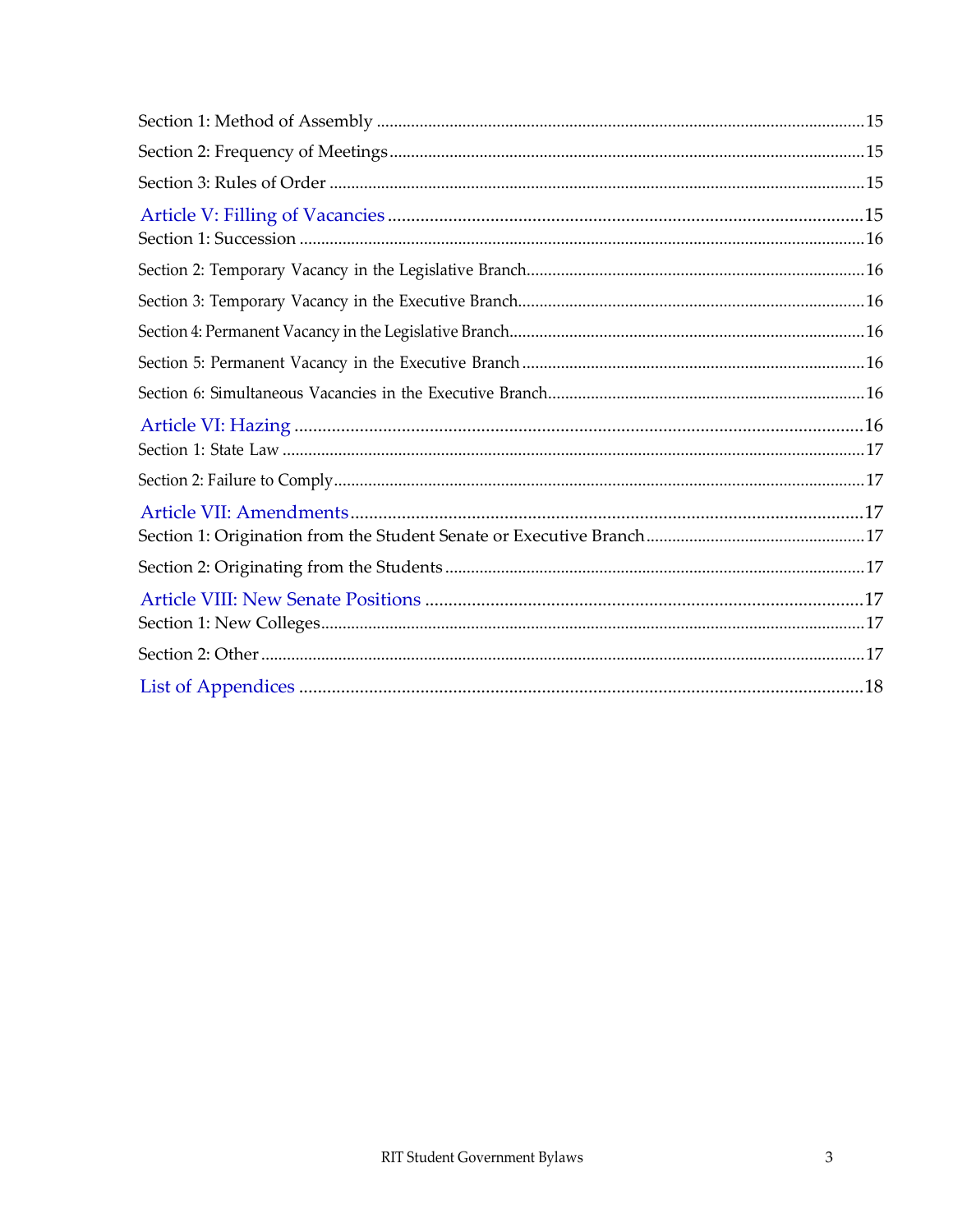# <span id="page-3-0"></span>**Article I: Legislative Branch**

# <span id="page-3-1"></span>**Section 1: Membership**

- A. There shall be an Academic Senator from each of the following areas:
	- a. College of Art & Design
	- b. College of Engineering Technology
	- c. College of Health Sciences and Technology
	- d. College of Liberal Arts
	- e. College of Science
	- f. Golisano College of Computing and Information Sciences
	- g. Kate Gleason College of Engineering
	- h. National Technical Institute for the Deaf
	- i. Saunders College of Business
	- j. School of Individualized Study
- B. There shall be a Community Senator from each of the following student bodycommunities:
	- a. The community including all students that identify as female.
	- b. The community including Students who are members of Office of Fraternity andSorority life recognized Greek organizations.
	- c. The community including all Cross-Registered Students (NTID/RIT Students).
	- d. The community including all Graduate students.
	- e. The community including all those that are first-year (year level 1) as defined by theregistrar's office.
- C. There shall be a voting representative (President, Vice President, or their designee upon approval of Senate Chair) from each of the following Representative Student Organizations(RSOs) who shall abide by these bylaws:
	- a. ALANA Collegiate Association (ACA)
	- b. Global Union (GU)
	- c. NTID Student Congress (NSC)
	- d. Student Athlete Advisory Committee (SAAC)
	- e. OUTspoken
- D. There shall be non-voting representatives from the Executive Branch
	- a. Student Government Standing Committees:
		- i. Housing and Dining
		- ii. Facilities, Parking, and Transportation
		- iii. Sustainability
		- iv. Academics and Co-ops
		- v. Student Affairs
		- vi. Technology
		- vii. Deaf Advocacy (Co-Chaired by NTID and Cross-Registered Senator, bothare voting members)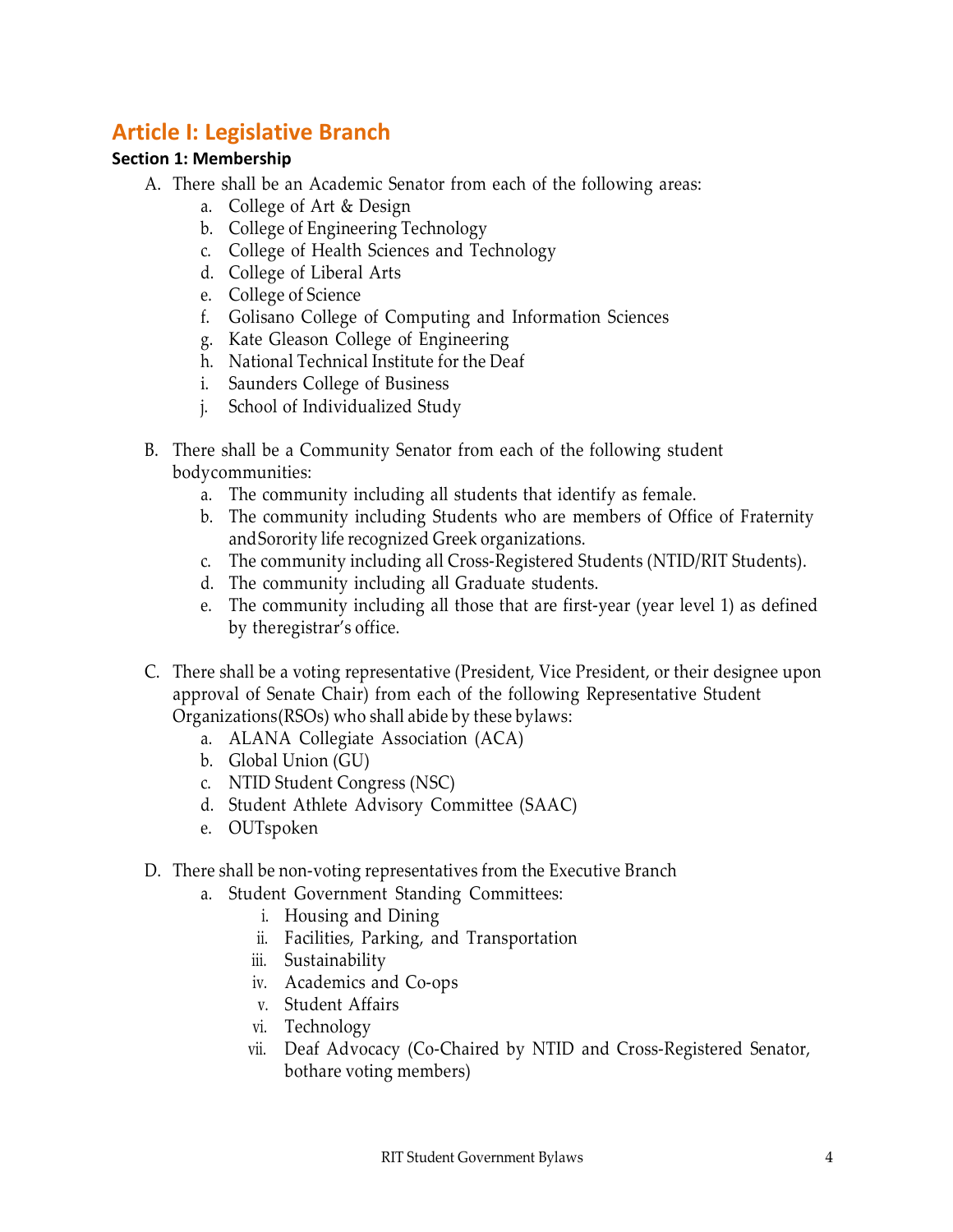- b. Student Government Cabinet
	- i. President
	- ii. Vice President
	- iii. Director of Operations
	- iv. Director of Programming
	- v. Director of Finance
	- vi. Director of Student Relations
	- vii. Director of Marketing
	- viii. Director of Technology Services
	- ix. Director of Ethical Governing
- E. There shall be a voting representative from each of the following Governance Groups,whose attendance is non-mandatory for quorum calculations:
	- a. Faculty Senate
	- b. Staff Council
- F. University Council Representation
	- a. Shall be composed of the Student Government President and Vice President, ortheir designees
	- b. RSO President or Vice President or their designees
	- c. Four additional active Student Government Representatives
	- d. In the event that a seat is unfilled, then it will be filled by Student Governmentrepresentatives

#### <span id="page-4-0"></span>**Section 2: Duties of Senators & Voting Representatives**

- A. Shall serve as a liaison between Student Government and their constituencies.
- B. Shall attend all Student Senate meetings (unless excused by the Chair of Senate).
- C. Shall, to the best of their ability represent the interests of their constituencies.
- D. Shall confirm all appropriate Executive appointments.
- E. Shall have the ability to override a Presidential veto by a two-thirds majority.
- F. Shall abide by all terms agreed upon in their position expectations found in appendix issuedby the President and Vice President at the start of their term in office.

# <span id="page-4-1"></span>**Section 3: Duties of Non-Voting Representatives**

- A. Shall serve as a liaison between Student Government and their respective group.
- B. Shall attend all Student Senate meetings, unless excused by the chair of Senate.
- C. Shall make timely reports to the Senate.

# <span id="page-4-2"></span>**Section 4: Voting**

- A. Quorum
	- a. Two-thirds of the student voting members must be present to achieve a quorum forthe transaction of business at Student Senate meetings.
	- b. A member who is late to meeting without an excuse will be counted as absent at thediscretion of the Senate Chair.
	- c. Non-student voting representatives do not affect quorum calculations.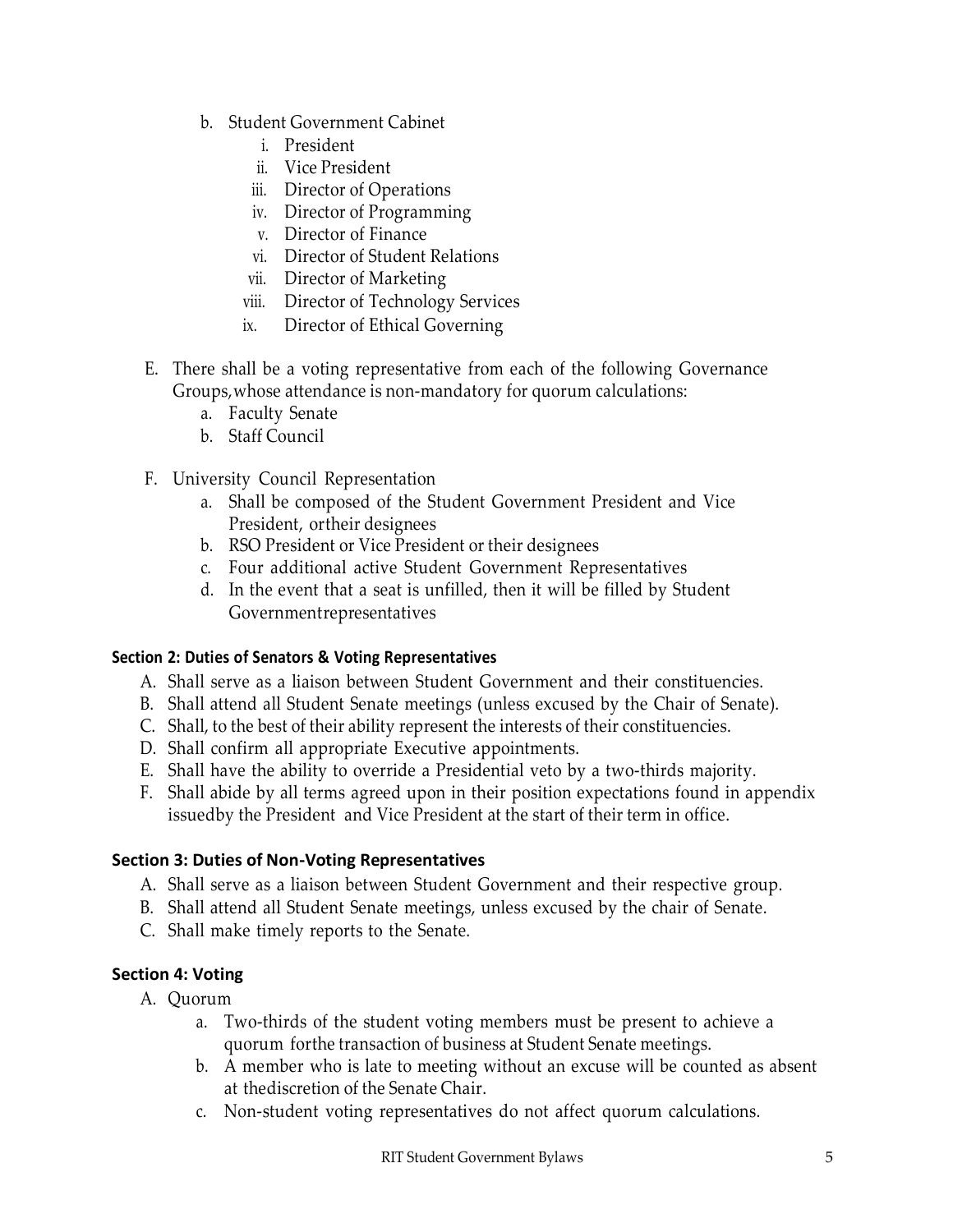- B. Voting Authority
	- a. All resolutions presented before the Senate shall pass by simple majority unlessotherwise specified in the Charter, Bylaws, or Robert's Rules of Order, Newly Revised or subsequent revisions.
	- b. Each voter outlined above shall receive one vote.
	- c. The Senate Chair shall have the right to vote only to break a tie.
	- d. All voting must take place at a meeting open to the public unless otherwise specifiedby these bylaws.
	- e. There shall be no absentee voting of any kind.
- C. Delegation of Vote
	- a. Voters shall have the right to delegate their vote to a member of their constituencysubject to approval by the Senate Chair.
- D. Voting Session
	- a. The voting session of the Student Senate shall be during the normal University academic term. No vote may be conducted during University recess. Voting sessionsshall not be declared during summer term.

# <span id="page-5-0"></span>**Section 5: Student Senate Committees**

- A. The Senate shall have the power to establish committees as it sees fit, both standing and adhoc.
- B. The chair for all committees shall be an individual who has been appointed by the StudentGovernment President or their designee and approved by Senate.
- C. Committee membership shall be open to all students and faculty or staff as deemedappropriate by the committee chair.
- D. The Senate shall have the authority to approve a new committee chair, should the originalchair be unable to continue in their role for any reason.

# <span id="page-5-1"></span>**Section 6: Senate Confirmation of Executive Appointees**

- A. The appointee shall be introduced to the Senate at a regularly scheduled meeting.
- B. The appointee shall be confirmed by a majority vote of the Senate.
- C. In the event that the appointment is not confirmed, a new appointment will be made andpresented to Senate according to the above process.

# <span id="page-5-2"></span>**Section 7: Election of Student Senate President-Pro Tempore**

- A. The President-Pro Tempore shall be a current Senator.
- B. Nominations for President Pro-Tempore shall occur during the first senate meeting of theFall Semester.
- C. If there is only one nominee, they shall be elected by a majority vote of the Senate.
- D. If there is more than one nominee, the President-Pro Tempore shall be the nominee who receives a plurality of votes.
- E. The position of President-Pro Tempore shall reside in the name of that Senator and not in the office of the Senator.
- F. In the event of a vacancy, the Senate shall elect a new President-Pro Tempore as outlinedabove.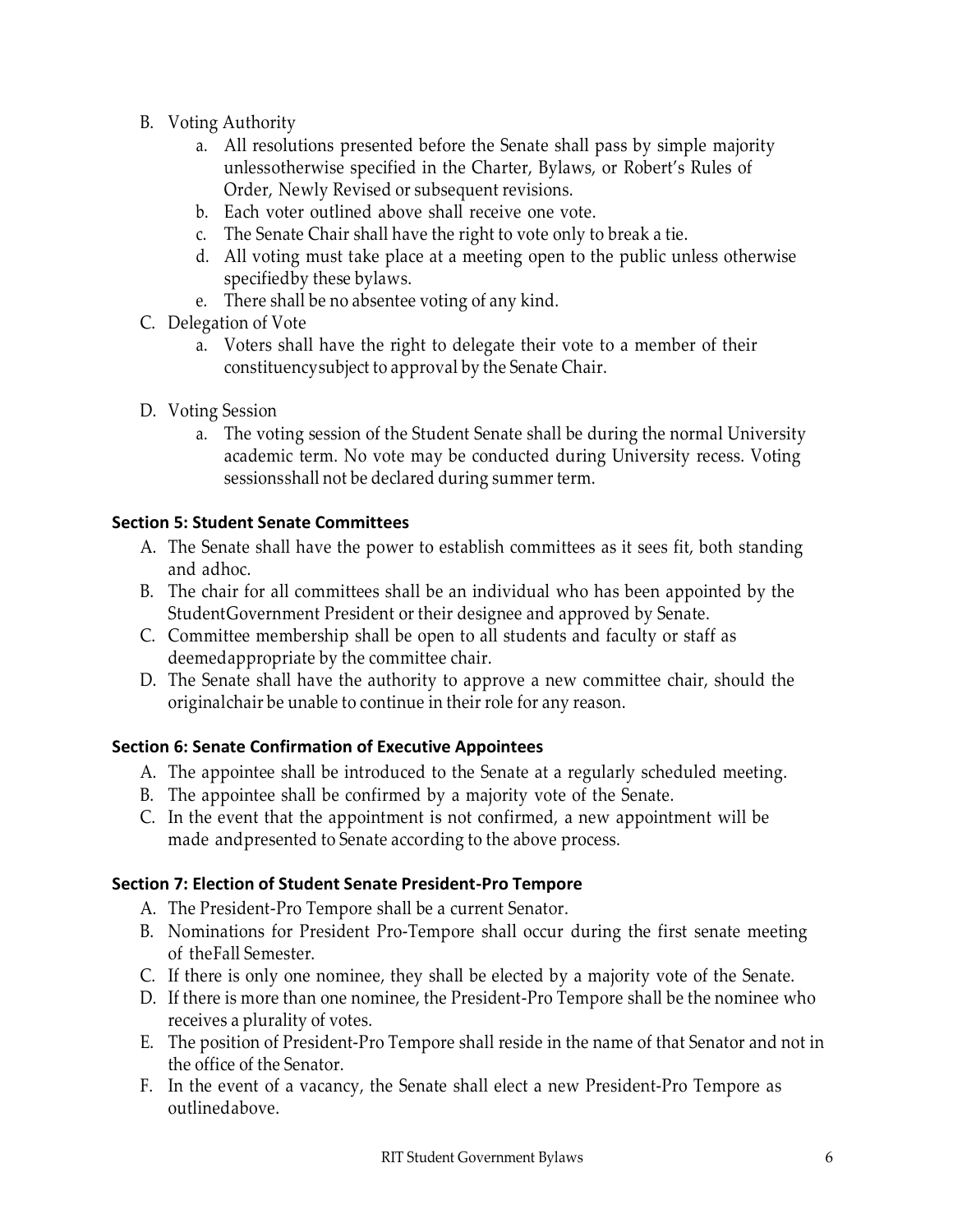### <span id="page-6-0"></span>**Section 8: Election and Responsibilities of the Parliamentarian**

- A. The position of Parliamentarian may be held by any member of Senate.
- B. Nominations for Parliamentarian shall occur during the first senate meeting of the FallSemester.
- C. If there is only one nominee, they shall be elected by a majority vote of the Senate.
- D. If there is more than one nominee, the Parliamentarian shall be the nominee who receives a plurality of votes.
- E. The position of Parliamentarian shall reside in the name of that person and not in the office of that person.
- F. The Parliamentarian shall become familiar with Robert's Rules of Order Newly Revised,latest edition.
- G. The Parliamentarian shall provide the members of Senate with training on simpleparliamentary procedures as necessary.
- H. The Parliamentarian shall assist the Chair in meeting preparation when requested.
- I. The Parliamentarian shall advise the Chair, when requested on questions of parliamentaryprocedure.
- J. The Parliamentarian shall assist the Chair by keeping track of the order of the meeting andensuring procedure is followed through motions, amendments, voting, etc.
- K. In the event of a vacancy, the Senate shall elect a new Parliamentarian as outlined above.

#### <span id="page-6-1"></span>**Section 9: Student Petitions**

- A. The student body shall have the right to petition through PawPrints
	- a. The Director of Student Relations shall be responsible for reviewing and managing responses/updates to student petitions.
	- b. Petitions that reach the threshold of 200 signatures must be responded to by Student Government.
		- i. Petition responses and charges must be approved by a simple majority of the Student Senate.
		- ii. Petitions must be publicly acknowledged as reaching the signature threshold by Student Government, and either charged to a committee or responded toas closed, within 2 senate meetings of reaching the threshold.
- B. Removal of petitions
	- a. Use of PawPrints falls under the RIT Code of Conduct for [Computer](https://www.rit.edu/academicaffairs/policiesmanual/c082-code-conduct-computer-use) and [NetworkUse.](https://www.rit.edu/academicaffairs/policiesmanual/c082-code-conduct-computer-use)
	- b. Student Government reserves the right to remove any petition at any time forviolating the Code of Conduct. This includes, but is not limited to, creating anintimidating, hostile or abusive environment for any member of the RIT community, or posting of any obscene, defamatory, threatening, or otherwise harassing petitions.
		- i. Removal of a petition must be discussed between the President, Director ofStudent Relations and Administrative Advisor. The final decision is at the discretion of the President.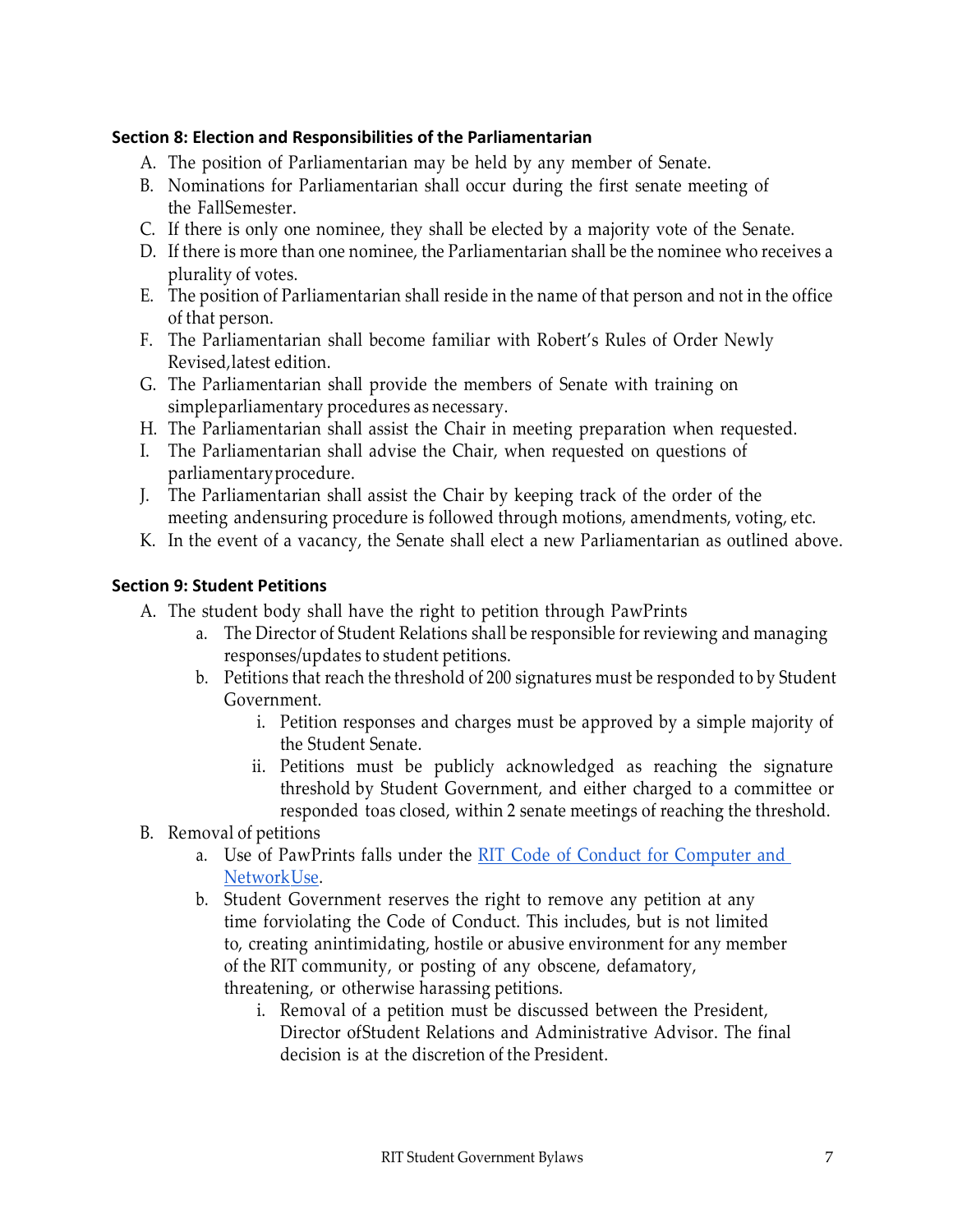#### <span id="page-7-0"></span>**Section 10: Standing Committees**

- C. Standing Committee Guidelines
	- a. Shall only work on charges assigned by the Student Government Senate.
	- b. Shall meet regularly during open University sessions, excluding academic recess andsummer term.

# <span id="page-7-1"></span>**Section 11: Compensation**

- A. Senators and RSO members may be compensated for Student Government related service per week at the current stipend level, set in conjunction with the Student Employment Office. Work will be subject to verification by the President and Vice President signing offon the timesheets. Any discrepancies will be referred to the Administrative Advisor. The Administrative Advisor will have final approval to question the Senator or RSO member and/or modify the timesheet if a discrepancy cannot be resolved.
- B. A stipend structure shall be presented to the Senate every fall semester for approval. If any changes to the structure are proposed, the Director of Finance will coordinate the proposalfor changes with the Student Government Administrative Advisors and the appropriateCenter for Campus Life professional staff as well as the Finance Committee.
- C. If Senate deems necessary, they may call on the Finance Committee at any time to reviewthe current pay structure and create a proposal to correct any issues present.

# <span id="page-7-2"></span>**Section 12: Impeachment**

- A. President, Vice President, Senators, or RSO elected positions must be impeached to beremoved from office.
- B. Impeachment for these positions will follow the procedure outlined in the appendices ofthese bylaws.

# <span id="page-7-3"></span>**Article II: Executive Branch**

# <span id="page-7-4"></span>**Section 1: Membership**

- A. President (elected)
- B. Vice President (elected)
- C. Cabinet (appointed by President)
	- a. Director of Finance
	- b. Director of Student Relations
	- c. Director of Technology Services
	- d. Director of Programming
	- e. Director of Marketing
	- f. Director of Operations
	- g. Director of Ethical Governing
- D. Standing Committee Chairs (appointed by President)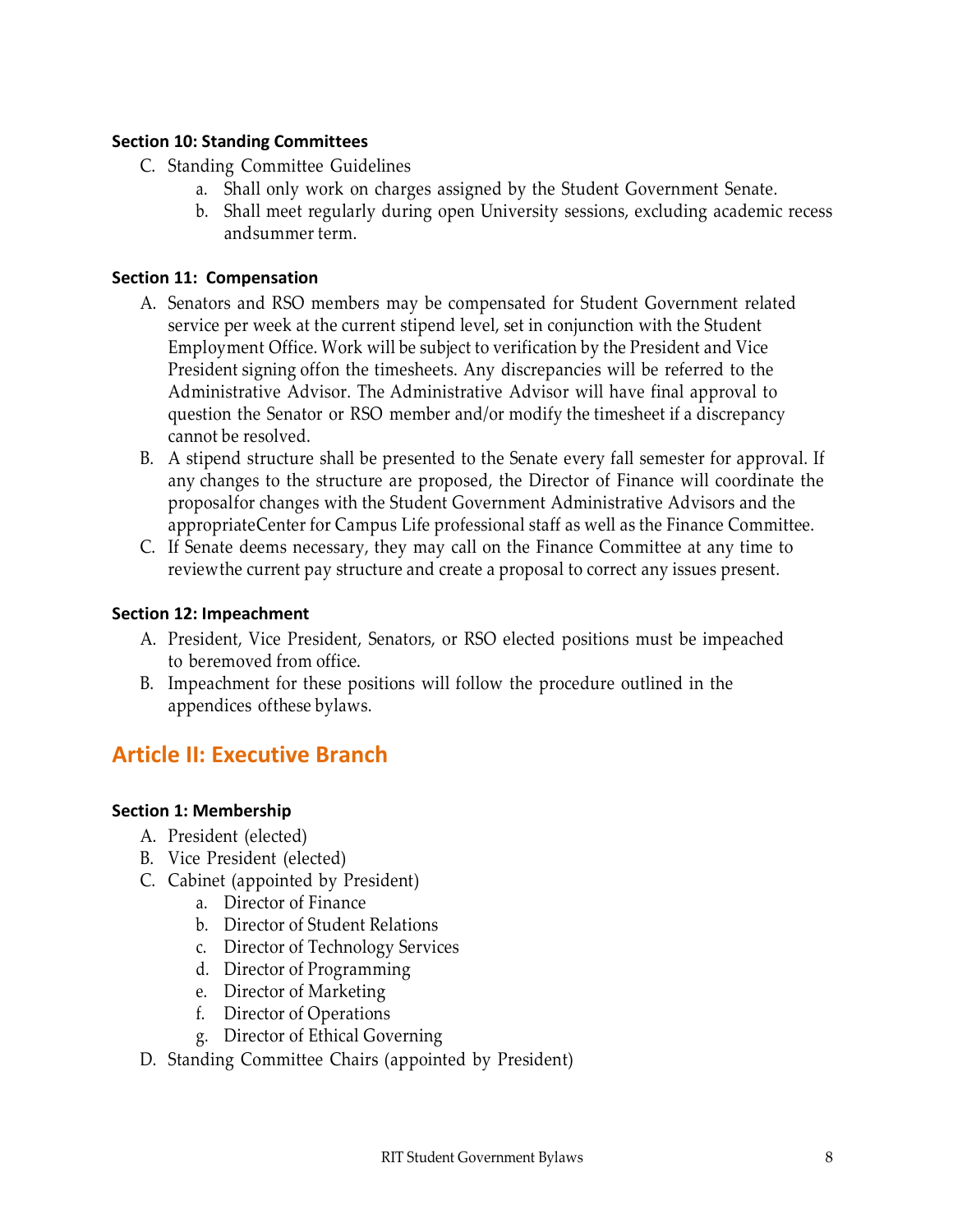# <span id="page-8-0"></span>**Section 2: Qualifications for Appointed Positions**

- A. Shall have completed at least two semesters at Rochester Institute of Technology, asrecognized by the University.
	- a. Committee Chairs must have completed at least one semester at Rochester Instituteof Technology, as recognized by the University.
- B. Shall have a cumulative grade point average of a 2.5 or higher
- C. Shall have a last semester (taking full-time load of classes at RIT) grade point average of 2.0or higher.
- D. Shall be in good academic standing
- E. Shall not be subject to current disciplinary probation.
- F. Shall be a matriculated full-time student.
- G. Shall be appointed by the incoming President, and confirmed by Student Senate by a majority vote. With the exception of the Director of Operations, which shall be appointed in conjunction with the Calendar Year.
- H. Shall abide by all terms agreed upon in their position expectations issued by the Presidentand Vice President at the start of their term in office.

# <span id="page-8-1"></span>**Section 3: Duties**

- A. President
	- a. Shall be the Executive Officer of the Student Government and must authenticate, bysignature, all acts, orders, and procedures of Student Government, and has the power to delegate that authority.
	- b. Shall have veto power over all Senate legislation.
		- a. If legislation is not vetoed within six business days (not including Universityrecess), it shall be considered approved.
		- b. A veto shall be in the form of a Letter of Veto to the members of the Senate.
		- c. A veto must be over the entirety of a legislative piece and not a subsection orline item.
	- c. Shall have the ability to authorize financial acts, orders, and procedures fororganizations in the event of an absence of their Finance Director.
	- d. Shall be an ex-officio member of all Student Government committees.
	- e. Shall chair Cabinet meetings.
	- f. Shall be entitled to act on behalf and in consultation with the Cabinet.
	- g. Shall supervise Cabinet members.
	- h. Shall be the Student Government liaison to the RIT Administration, faculty, andBoard of Trustees.
	- i. Shall chair the Student Government Global Committee, or their designee.
	- j. Shall be responsible for coordinating relations with other college campuses.
	- k. Shall oversee the proceedings of the RSOs to ensure that their operations areconsistent with the Student Government Bylaws.
	- l. L. SG President and Vice President will review the bylaws and ensure all proposedamendments to the standing documentation are aligned with parliamentary procedure.
- B. Vice President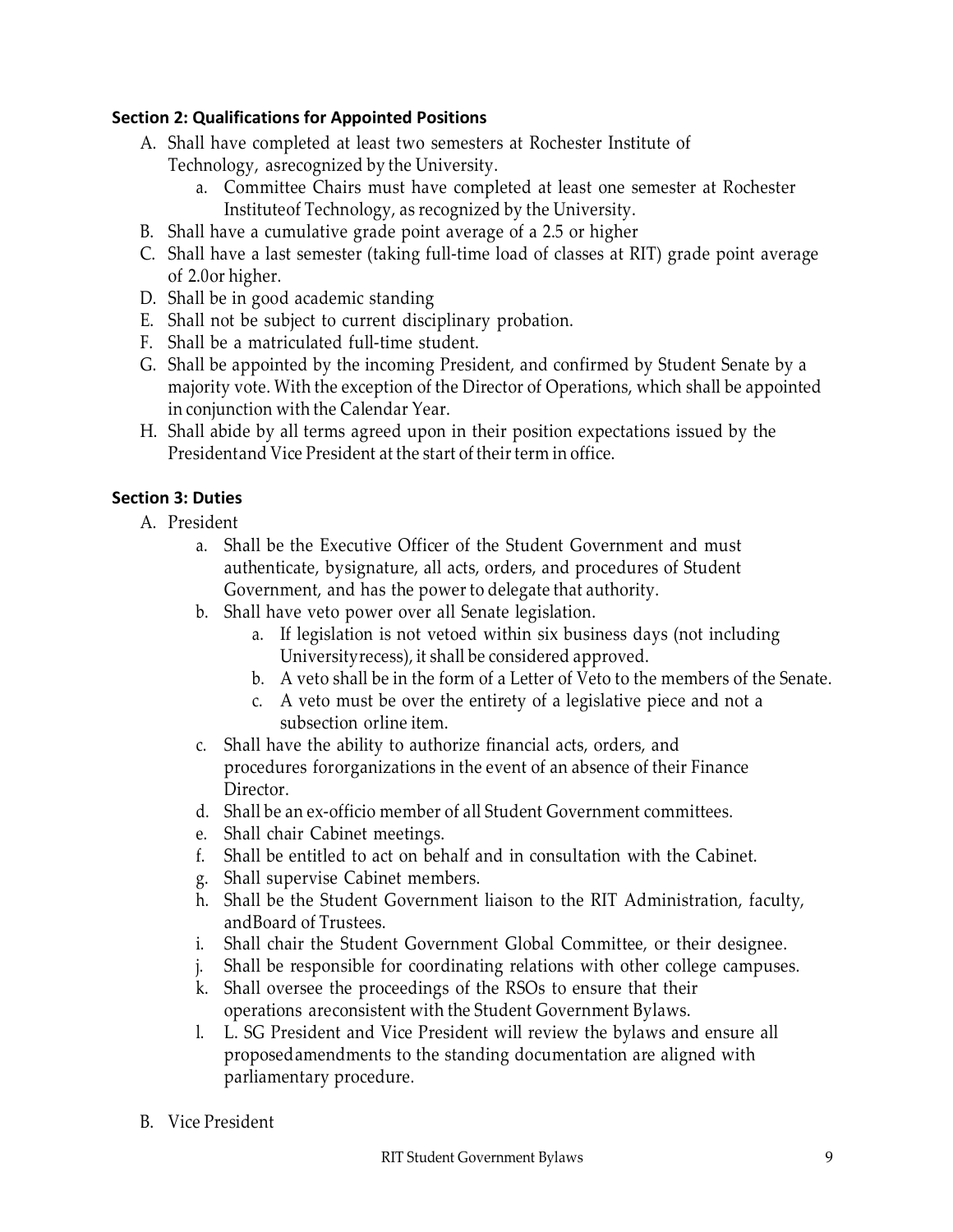- a. Shall chair the Student Senate and other meetings deemed appropriate by theSenate.
- b. Shall supervise the work of the Senators.
- c. Shall be responsible for ensuring Student Government representatives are present atinternal Student Government committees.
- d. Shall chair the Student Government Governance Committee, or their designee.
- e. SG President and Vice President will review the bylaws and ensure all proposedamendments to the standing documentation are aligned with parliamentary procedure.
- C. Director of Finance
	- a. Shall authenticate, by signature, all financial acts, orders, and procedures of theExecutive Branch, Student Senate, and Finance Committees.
	- b. Shall chair the Finance Committee, and advise the Greek Finance Committee andCompetitive Sports Club Federation.
	- c. All Student Government purchases must be approved by the Director of Financeand the Administrative Advisor.
- D. Director of Marketing
	- a. Shall supervise and coordinate the Marketing team.
	- b. Shall oversee communications published by Student Government.
	- c. Shall oversee usage and modification of the Student Government Logo as describedin the appendices of these bylaws.
- E. Director of Programming
	- a. Shall oversee coordination of Student Government events.
	- b. Shall provide support for RSO programming directors and Student GovernmentSenators as needed.
- F. Director of Technology Services
	- a. Shall supervise and coordinate the Services Team.
	- b. Shall chair the Student Government Technology Committee, or their designee.
	- c. Shall oversee all Student Government services.
- G. Director of Student Relations
	- a. Shall represent the student body as a whole by advocating for students and studentgroups.
	- b. Shall be knowledgeable of University Policies and Procedures.
	- c. Shall oversee and manage Student Government representatives for all externalUniversity committees.
	- d. Shall advocate on behalf of first-year students until such time as the First-YearSenator is appointed in the beginning of Fall semester.
	- e. In the event of a vacancy in a Senator position, they will advocate (non-voting) on behalf of that Senator's constituency until the position is filled.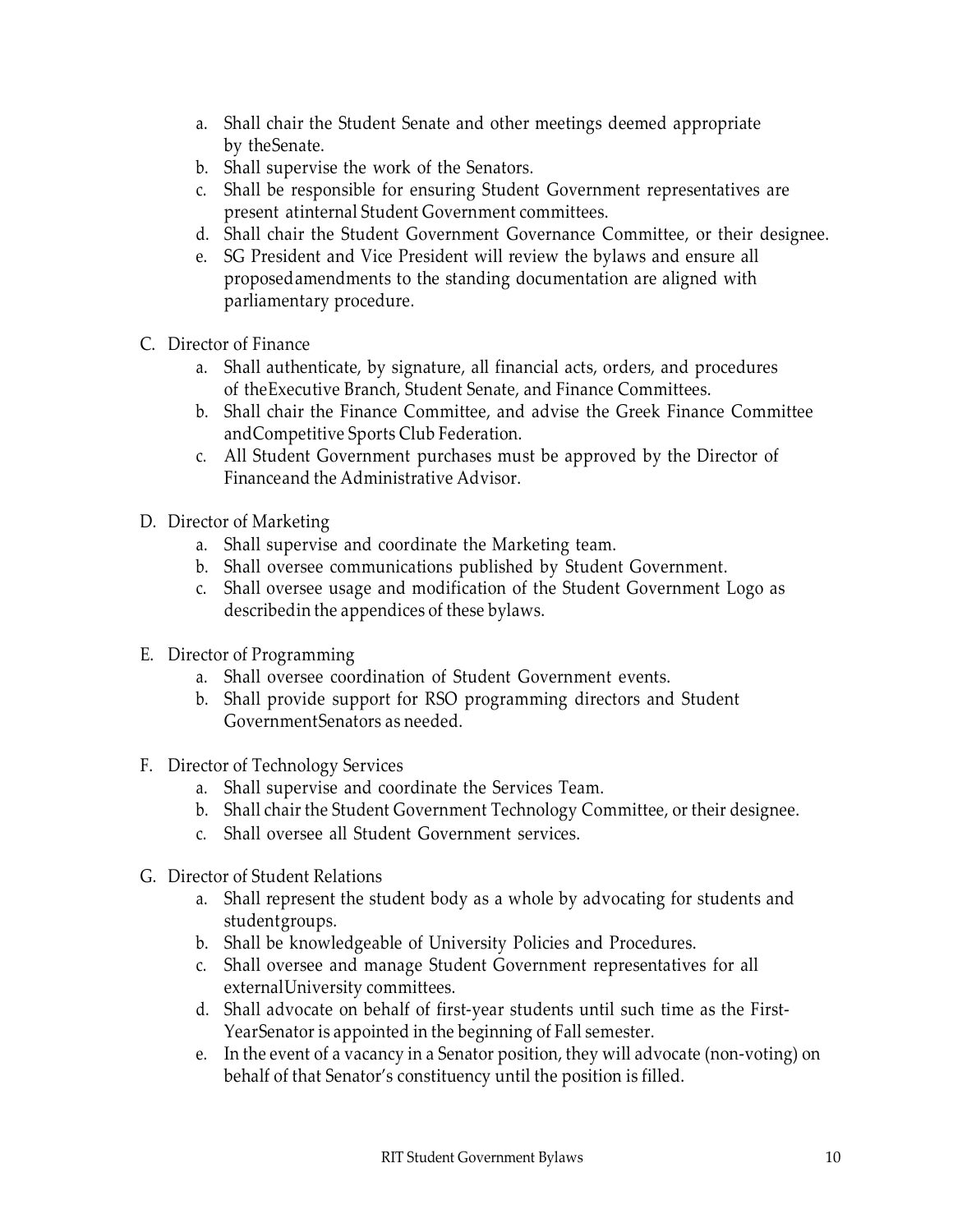- f. Shall be responsible for managing updates and responses to all petitions that havereached the signature threshold.
- g. Shall co-chair the Club Review Board with the Clubs Graduate Assistant from theCenter for Campus Life.
- h. Shall be responsible for ensuring Student Government representatives are present atexternal Student Government committees.
- H. Director of Operations
	- a. Shall make all Student Government bylaws and digital media available to students.
	- b. Shall be responsible for writing and distributing weekly minutes of all Student Senate, Cabinet and Senator Meetings within 48 business hours following the meeting time.
	- c. Shall be responsible for recording and filing all Student Government resolution documents.
	- d. Shall work with RIT Archives to ensure all Student Government relatedinformation is up to date.
	- e. Shall be responsible for setting up and overseeing the process for the transitioningof administrations within Student Government.
	- f. Shall oversee the operations of all internal Student Government committees.
	- g. Shall ensure quorum is met at Senate.
	- h. Shall be responsible for ensuring Student Government representatives are present atinternal Student Government committees.
- I. Director of Ethical Governing
	- a. Shall assist in the creation of a Student Government Leadership Administration that enables and maintains inclusivity and allyship for all Student Government members, which includes but is not limited to, Cabinet members, Senators, Committee Chairs, and Representative Student Organizations
	- b. Shall organize discussions between the Division of Diversity and Inclusion and Student Affairs while implementing diversity, equity, and inclusion initiatives amongst the Student Government Leadership Administration, while providing information about resources that are available on the RIT campus and in the Rochester community
	- c. Shall educate, in conjunction with the Division of Diversity and Inclusion, the Student Government Leadership Administration on the importance of supporting the development of a diverse and inclusive organization, campus, and community
	- d. Shall facilitate conflict resolution, if they arise, within the Student Government Leadership Administration
	- e. Shall be a liaison between Student Government Leadership Administration, the Division of Diversity and Inclusion and the community
	- f. Shall provide updates to Cabinet in weekly meetings in regards to the current state of the Student Government Leadership Administration in regards to diversity, equity, and inclusion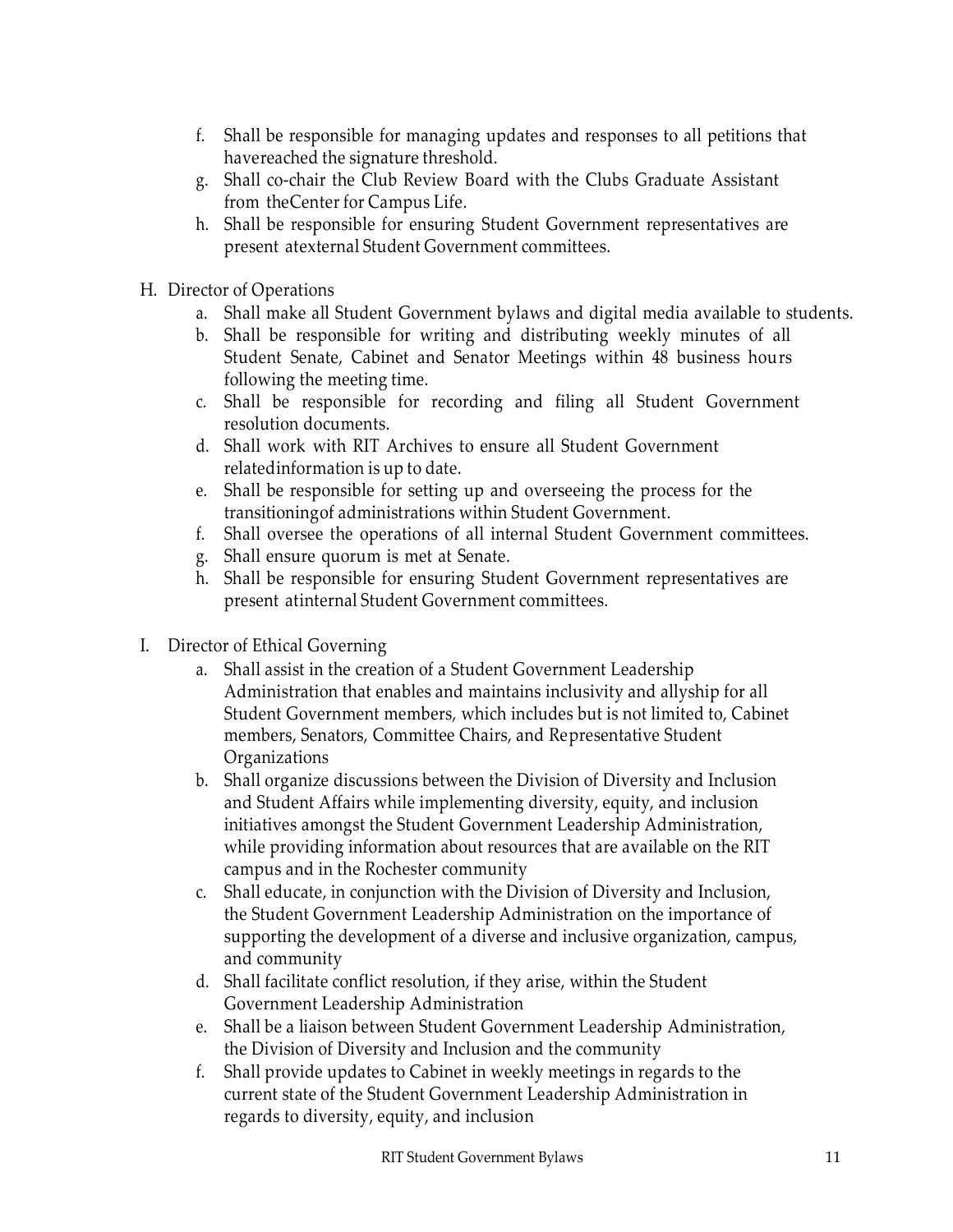- J. Standing Committee Chairs
	- a. Shall chair a standing legislative committee.
	- b. Shall report to the Director of Operations.
	- c. Shall be a non-voting member of Senate as a representative of the StandingCommittee, or their designee as approved by the Chair of Senate.
	- d. Shall follow committee guidelines outlined in these bylaws.

# <span id="page-11-0"></span>**Section 4: Removal from Office**

A. A cabinet member or committee chair may be removed from office for subsequent failure tomeet qualifications or position expectations. Such action shall be initiated by the President, in accordance with NYS fair labor laws, provided written notification of removal is given tothe member.

# <span id="page-11-1"></span>**Section 5: Executive Committees**

- A. Finance Committee
	- a. Shall define, maintain, and supervise finance policies for all organizations thatreceive Student Activities Fees in accordance with University policy.
	- b. Shall make decisions on Requests for Funds.
	- c. Shall follow the operating procedures outlined in the bylaw appendices.
- B. Governance Committee
	- a. Shall report to the Student Government Senate regarding elections.
	- b. Veto power of Governance Committee decisions shall reside with the StudentGovernment Senate by a majority vote.
	- c. Shall oversee the updating and changes of Student Government Bylaws and Charter,subject to Senate approval.
	- d. Shall serve as an open forum for leadership discussions between StudentGovernment and RSOs
	- e. Shall be composed of SG President, SG Vice President, an RSO representative(President or Vice President or their designee as approved by the Chair of Governance Committee) from each RSO.
- C. Global Committee
	- a. Shall report to Student Government Senate regarding RIT Global Campuses.
	- b. Shall contain at most two designees from each RIT degree-granting institution.
- D. Technology Committee
	- a. Shall follow committee guidelines outlined in these bylaws.
- E. Competitive Sports Club Federation
	- a. Shall make decisions regarding the recognition all new competitive sports clubs.
	- b. Shall be the governing body for competitive sports clubs.
	- c. Shall follow the operating procedures as outlined in the appendices of these bylaws.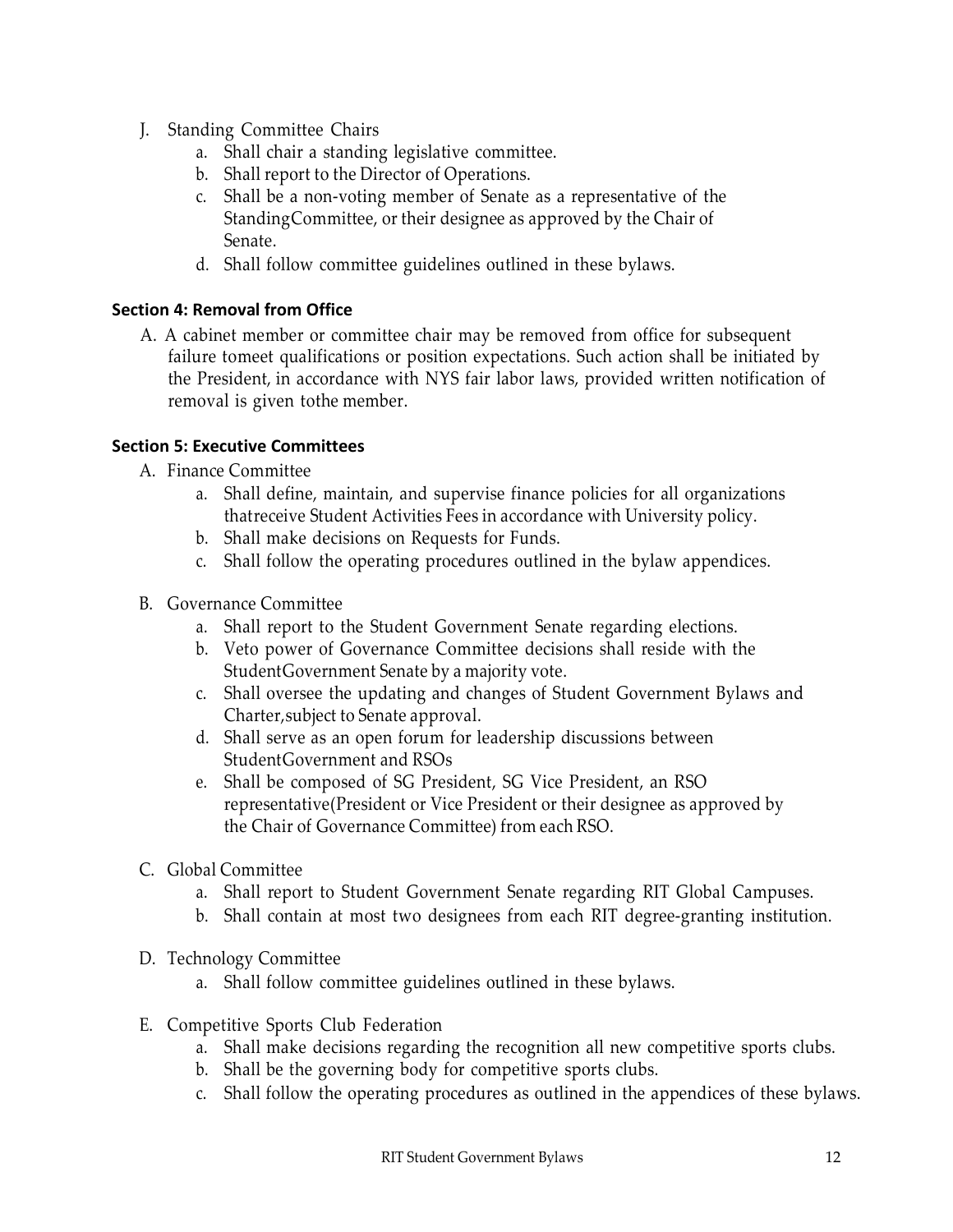# <span id="page-12-0"></span>**Section 6: Compensation**

A. The President, Vice President, Cabinet Members, and Standing Committee Chairs will be compensated per week at the current stipend level set in conjunction with the Student Employment Office. These hours will be subject to verification by the Administrative Advisor or their designee signing off on the timesheet. Any discrepancies will be referred tothe Administrative Advisor. The Administrative Advisor will have final approval to modifythe timesheet if a discrepancy cannot be resolved.

# <span id="page-12-1"></span>**Article III: Elections and Eligibility**

# <span id="page-12-2"></span>**Section 1. Candidate eligibility**

- 1. 1. Each candidate must have fulfilled two academic semesters at RIT and one semester intheir respective constituency group or college by the end of the current semester.
	- a. Exceptions to the two academic semester minimum are First-Year, Graduate andNTID Senator positions being filled in the Fall Election Process.
	- b. Exceptions to the one semester in their respective constituency group are Women'sSenator and Representative Student Organizations.
- 2. Each candidate must be a full-time student.
- 3. Each candidate must have a cumulative GPA of 2.5 or higher.
	- a. Any candidate who drops below this after being elected is subject to removal.
- 4. Each candidate must have a last semester (taking full-time load of classes) grade pointaverage of 2.0 or higher.
- 5. Each candidate must be in good standing with RIT as prescribed by the Student Code ofConduct.
- 6. Each candidate must be able to fulfill the complete term for the position they are runningfor.
	- a. Candidates must not be going on long-term study abroad or on co-op for theduration of the academic year (Fall and Spring semesters) during their term.
- 7. Each candidate may only run for one position across SG and all RSOs.
- 8. Each candidate must follow specific position eligibility and elections procedure as describedin the Standing Rules of Elections.

# <span id="page-12-3"></span>**Section 2. Spring Elections Procedure**

- 1. The elections for Student Government Senators, President and Vice President will be heldin the Spring Semester at the end of each academic year.
- 2. Voting in these elections shall be open to all RIT students. Students may vote for one candidate for each position they are a direct constituency for.
	- a. Students may choose to abstain from any ballots that they are eligible to vote in.Abstentions shall not count as negative votes.
- 3. In the event of a tie, the current Senate, barring any representative a part of the position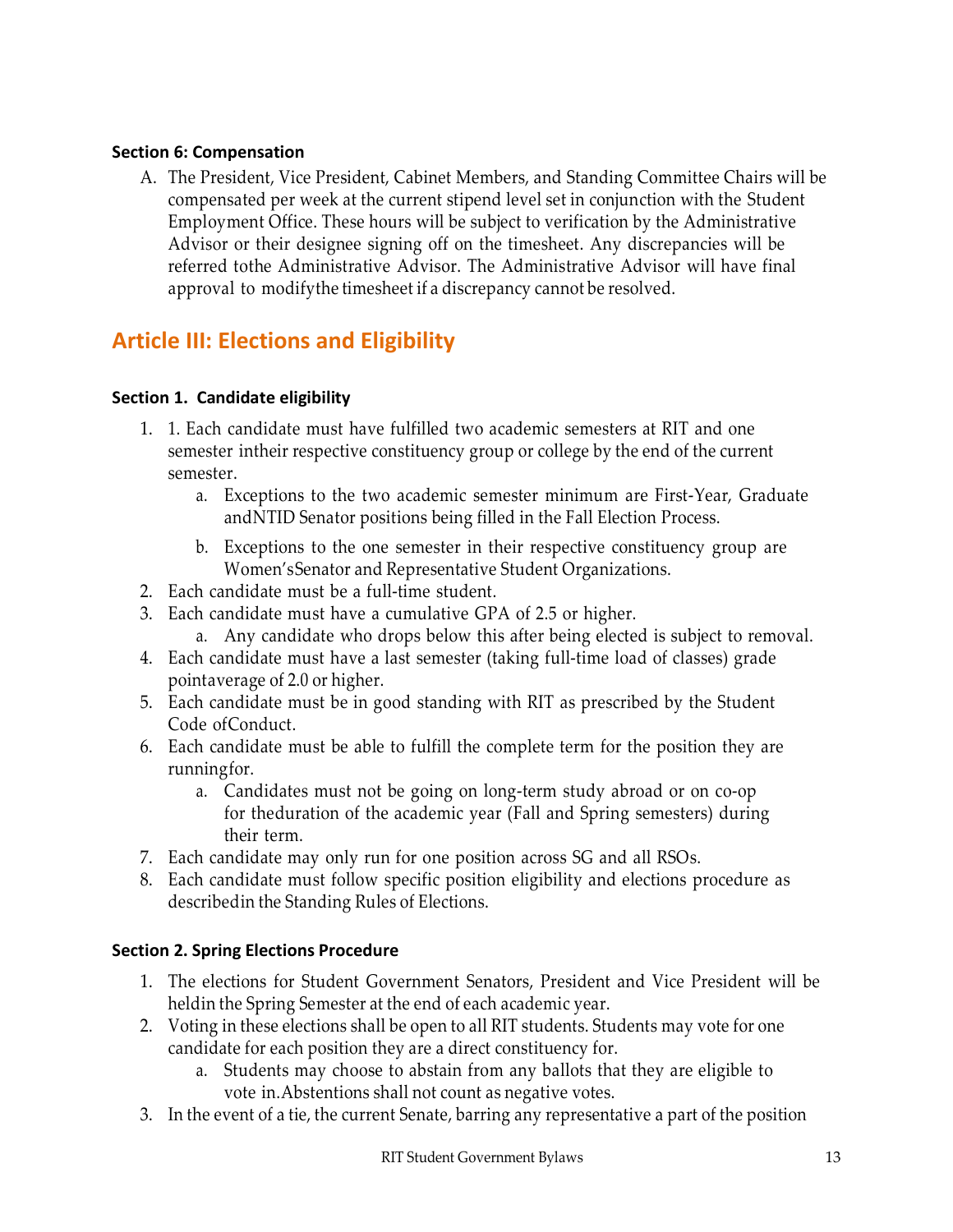being voted on, will vote to break the tie in closed ballot.

- 4. Positions following this procedure:
	- a. President and Vice President
		- i. Must run on the same ticket
	- b. Academic College Senators
	- c. Community Senators
		- i. Not including First-Year Senator.
	- d. RSO Presidents and Vice Presidents
		- i. Must run on same ticket

#### <span id="page-13-0"></span>**Section 3. Unfilled President and Vice President positions**

- 1. In the event that the Student Government President and Vice President positions remain unfilled at the end of the Spring election cycle, the Student Government Senate shall appoint an interim President and Vice President, confirmed by a two-thirds majority vote ofthe Senate.
	- a. The interim candidates must satisfy the eligibility requirements as outlined inArticle III, Section 1 of these bylaws.

2. In the event that any RSO President and Vice President positions remain unfilled at the endof the Spring election cycle, said RSO's representative body, as outlined by their bylaws, shall, pending confirmation by a two-thirds majority vote from the Student GovernmentSenate, appoint an interim President and Vice President.

- a. The interim candidates must satisfy the eligibility requirements as outlined inArticle III, Section 1 of these bylaws.
- 3. Interim positions shall remain in office until the position is officially elected in the Fall semester, following the Fall Elections Procedure outlined in Article III, Section 4 of these bylaws.
	- a. Any person holding an interim position shall have the option to officially run for theposition during the Fall elections.
- 4. Interim positions shall hold all their powers of office.
	- a. Any executive board appointments made by the interim President shall beconfirmed by the officially elected President in the Fall Semester.
	- b. Should an executive board appointment not be confirmed, the position will becomevacant.
	- c. Vacant executive board positions shall b0e filled by an appointment of the officiallyelected President, and confirmed by a majority vote of the Student GovernmentSenate.

# <span id="page-13-1"></span>**Section 4. Fall Elections Procedure**

- 1. The elections calendar must be presented to the Senate in a timely manner.
- 2. The elections will be overseen by Governance Committee.
- 3. Governance Committee will oversee a committee comprised of Student Government andRSO members to conduct the election procedure, referred to as elections committee.
- 4. Any unfilled position from the previous Spring Semester will follow this procedure.
- 5. Senate will vote on candidates for each position brought forth by the elections committee.
	- a. Each candidate chosen to come forward will be chosen based on a selection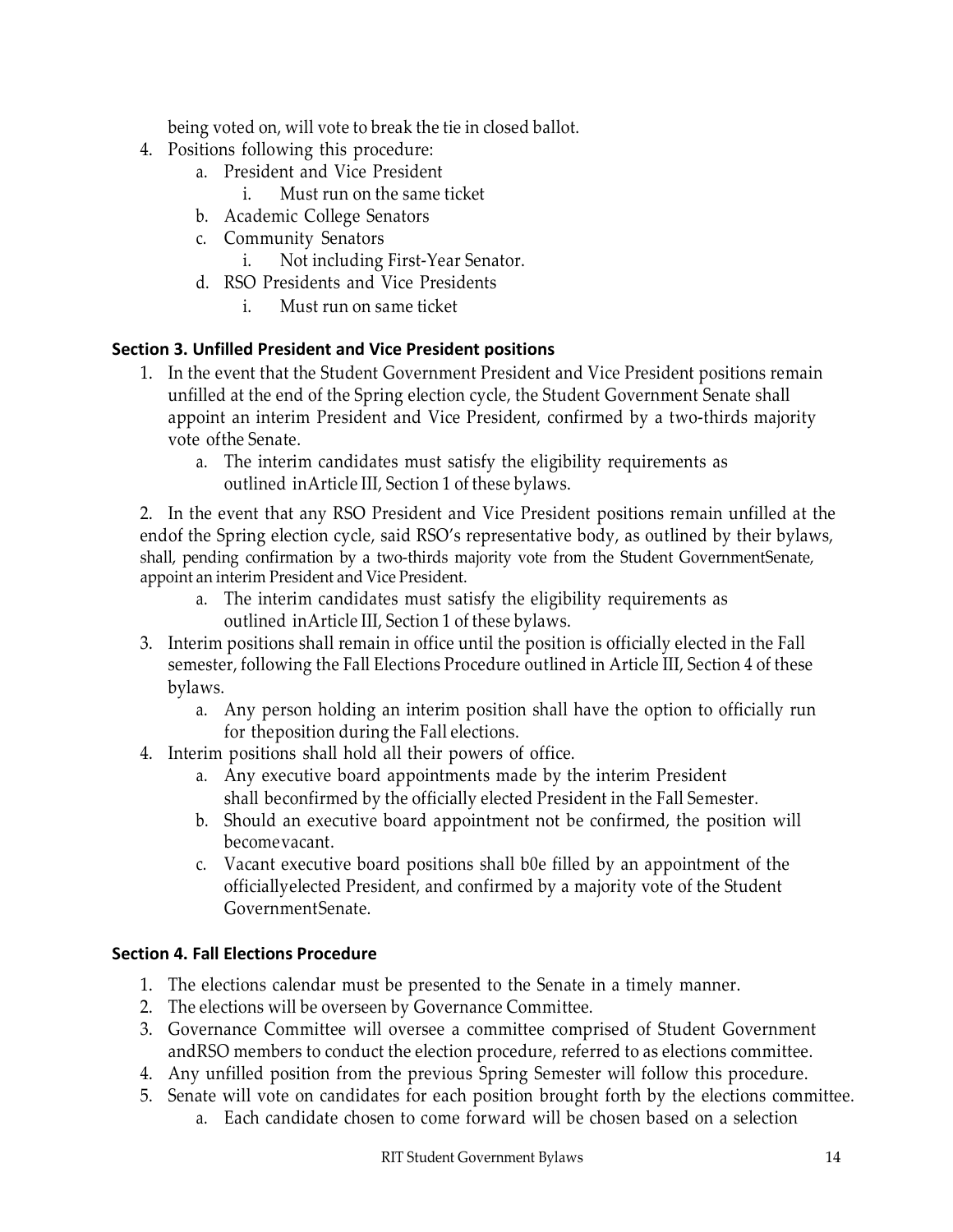processby the Student Government elections committee.

- i. For RSO Fall Elections, the selection process must involve participation from the specific RSO's representative body, as outlined by their bylaws.
- b. Each candidate will be given equal time to present their platform to Senate asdeemed by the Chair of Senate.
- c. The Senate shall be given the opportunity to ask questions of the candidate asdeemed appropriate by the Chair of Senate.
- d. Voting shall take place by closed ballot and a plurality vote shall win.i.
- 6. In the event that the Senate deems no candidate is fit for the position, the elections will be reopened for that position at the discretion of the governance committee.
- 7. Each candidate must follow the guidelines prescribed by the Standing Rules of the Elections.
- 8. Positions following this procedure:
	- a. First-Year Senator
	- b. Any unfilled position from the previous Spring Election
- 9. Each candidate must have fulfilled two academic semesters at RIT and one semester in theirrespective constituency group or college by the end of the current semester.
	- a. In the case of unfilled vacancy, the President may suggest waiving certain criteria onneed or demand which will be explored and advised by the governance committee. Formal approval from Senate is required before any candidate can be voted on.
	- b. Exceptions stated in Article III Section 1 apply.

# <span id="page-14-0"></span>**Article IV: Student Senate Meetings**

# <span id="page-14-1"></span>**Section 1: Method of Assembly**

A. All Student Senate meetings shall be open and publicized to the RIT community, with theexception of a closed session deemed appropriate by the Senate Chair.

# <span id="page-14-2"></span>**Section 2: Frequency of Meetings**

- A. The Student Senate shall meet at least once a week at a regularly scheduled meeting time,excluding University recess and summer term.
- B. Meeting may be cancelled at discretion of the Senate Chair.

# <span id="page-14-3"></span>**Section 3: Rules of Order**

A. In its deliberations, the Student Senate shall be guided by Robert's Rules of Order, Newly Revised and subsequent revisions, unless otherwise specified by the Charter, Bylaws, or theStanding Rules.

# <span id="page-14-4"></span>**Article V: Filling of Vacancies**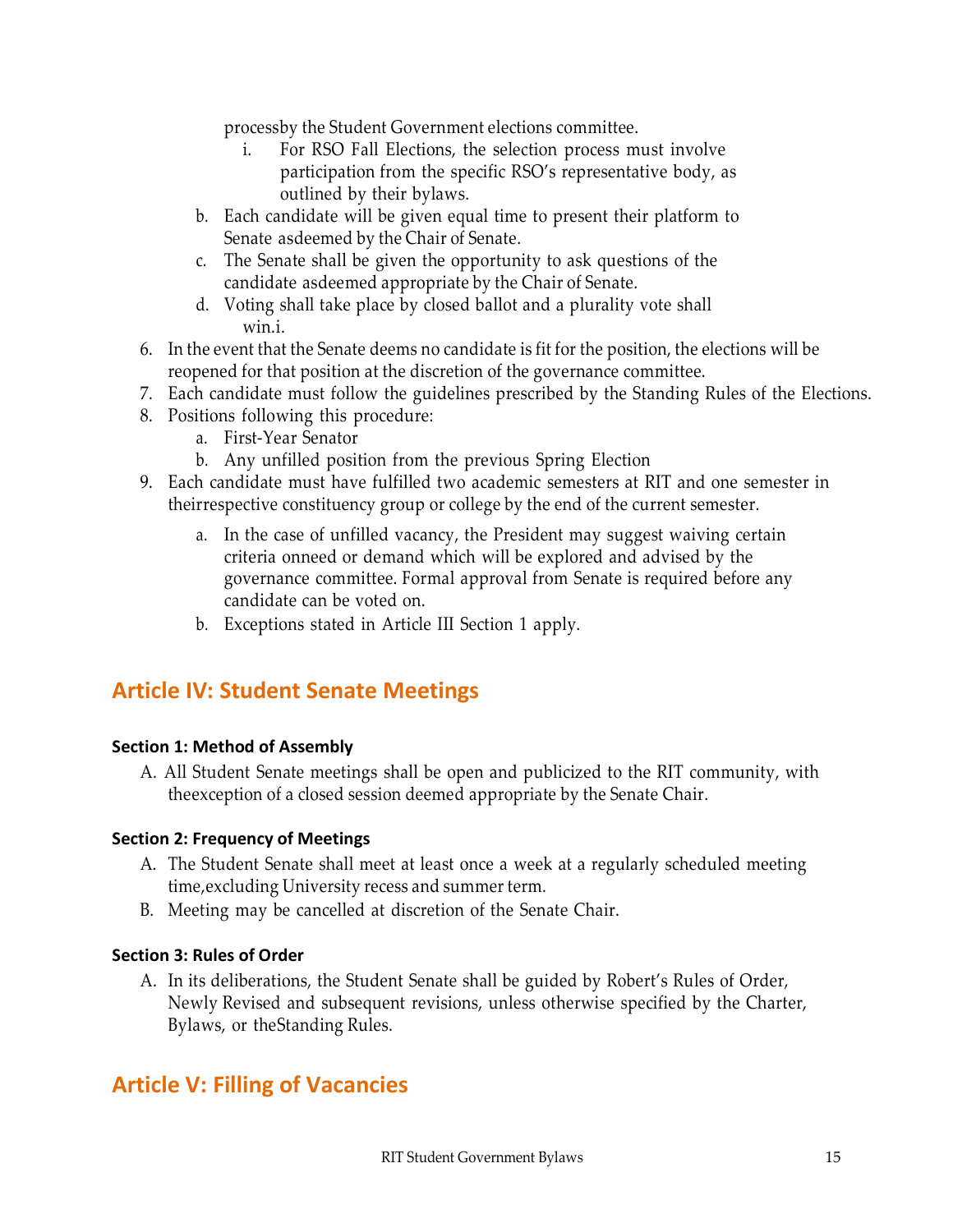#### <span id="page-15-0"></span>**Section 1: Succession**

- A. The Line of succession to the Presidency shall be:
	- a. President
	- b. Vice President
	- c. President-Pro tempore
	- d. Thereafter, the succession shall be decided upon by the voting members of theStudent Senate.

#### <span id="page-15-1"></span>**Section 2: Temporary Vacancy in the Legislative Branch**

- A. The Senator shall appoint a member of their constituency to act on their behalf subject to Senate Chair approval.
- B. If the Senator fails to appoint a member of their constituency, the Director of Student Relations or their designee shall speak on behalf of the Senator's constituency.
- C. If a Senate seat is vacant for three weeks in a year without just cause, the respective Senatorshall be subject to Impeachment.

#### <span id="page-15-2"></span>**Section 3: Temporary Vacancy in the Executive Branch**

A. In the event of a vacancy that is known to be temporary, the President or their designeeshall assume the duties of the vacant office.

#### <span id="page-15-3"></span>**Section 4: Permanent Vacancy in the Legislative Branch**

- A. Academic and Community Senators shall be replaced through appointment by the VicePresident, subject to confirmation of the Senate.
- B. RSO representatives shall be replaced according to their individual organizational bylaws,subject to confirmation of the Senate.
- C. If the Senate fails to ratify a nominee, the vacant position will remain vacant until the nextelection cycle, at the discretion of the Senate.

#### <span id="page-15-4"></span>**Section 5: Permanent Vacancy in the Executive Branch**

A. In the event of any vacancy in the Executive Branch, the President shall appoint a person tofill the vacancy, which shall be subject to ratification by the Senate.

#### <span id="page-15-5"></span>**Section 6: Simultaneous Vacancies in the Executive Branch**

- A. In the event of a simultaneous permanent vacancy of the presidency and vice presidency, thePresident-Pro Tempore will assume the presidency. The Student Senate will be required to elect a Vice President-Pro Tempore who will assume the vice presidency.
- B. In the event of a permanent vacancy of the presidency/vice presidency and a temporary vacancy of the other, the President-Pro Tempore shall assume the presidency. The Student Senate shall elect a Vice President-Pro Tempore to fill the vice presidency until such time asthe elected official returns. When the elected official returns, they will assume the presidency, the President-Pro Tempore will assume the vice presidency, and the Vice President-Pro Tempore will relinquish their position as Vice President.

# <span id="page-15-6"></span>**Article VI: Hazing**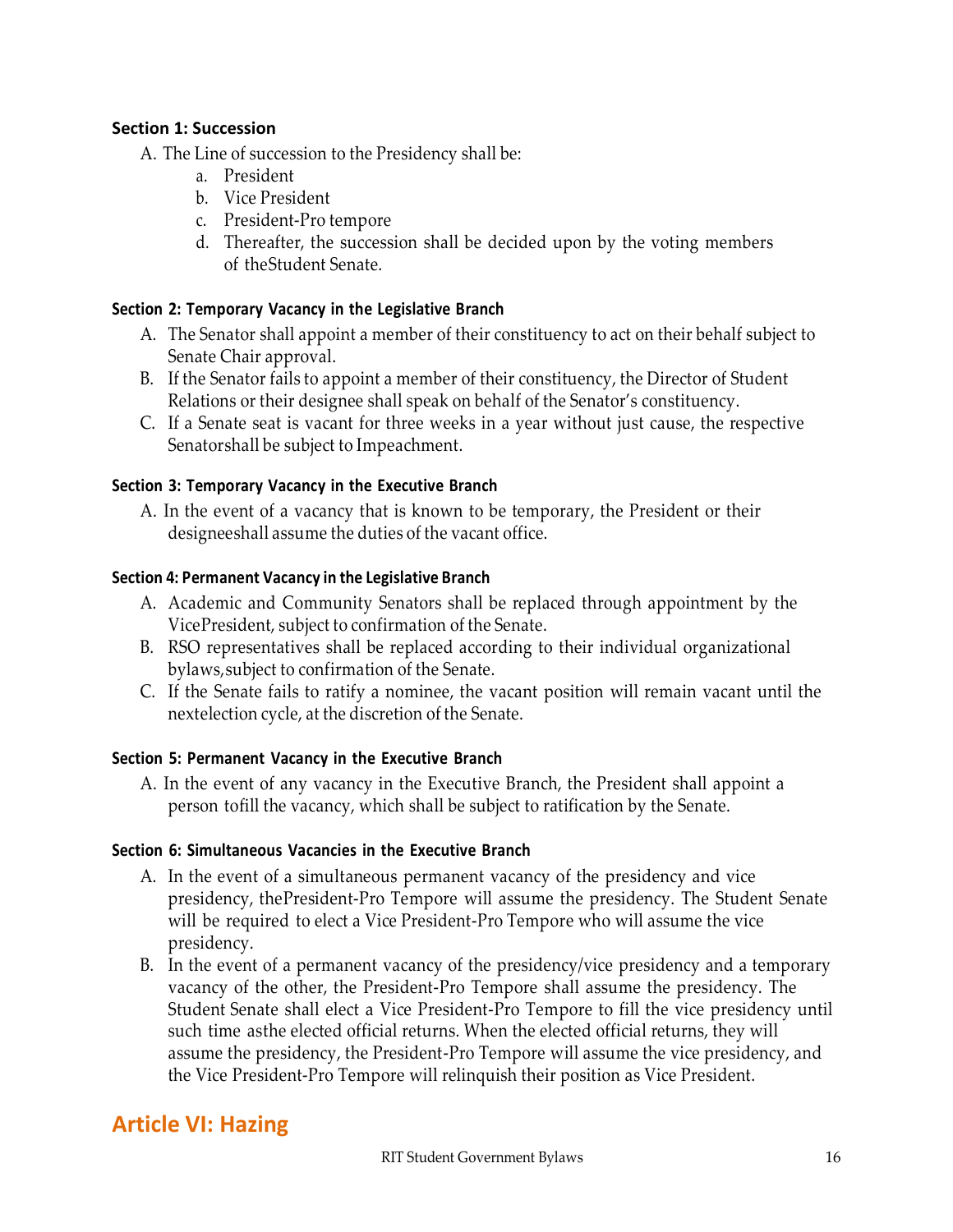#### <span id="page-16-0"></span>**Section 1: State Law**

A. In accordance with New York State law and University Policy, neither Student Government, nor any organization it recognizes, shall engage in any hazing of any kind.

#### <span id="page-16-1"></span>**Section 2: Failure to Comply**

A. Failure to comply with the above will result in possible revocation of recognized status in the case of a recognized group, or possible impeachment for all parties involved in the caseof the Student Government Executive Branch or Legislative Branch.

# <span id="page-16-2"></span>**Article VII: Amendments**

#### <span id="page-16-3"></span>**Section 1: Origination from the Student Senate or Executive Branch**

A. Any amendment originating from the Student Senate or Executive Branch shall follow the procedures outlined in Robert's Rules of Order. Notification of the proposed amendment must appear in an official Student Government media outlet during the week of tabling, orbefore.

#### <span id="page-16-4"></span>**Section 2: Originating from the Students**

A. Any amendment from the students not in Student Government must be presented in written form with reasons for the amendment to the Senate Chair accompanied withsignatures from a petition. Once submitted to the chair, the bylaw amendment shall beheard by the Senate according to the procedure in Robert's Rules of Order.

# <span id="page-16-5"></span>**Article VIII: New Senate Positions**

#### <span id="page-16-6"></span>**Section 1: New Colleges**

A. In the event of the establishment of a new College at RIT, a Senator position will be created for such College at the discretion of Senate with appropriate budget adjustments. Election of the new Senator shall be coordinated by Governance Committee.

#### <span id="page-16-7"></span>**Section 2: Other**

A. Additional seats to the Student Senate must be approved through the Amendment Process, outlined in Robert's Rules of Order.